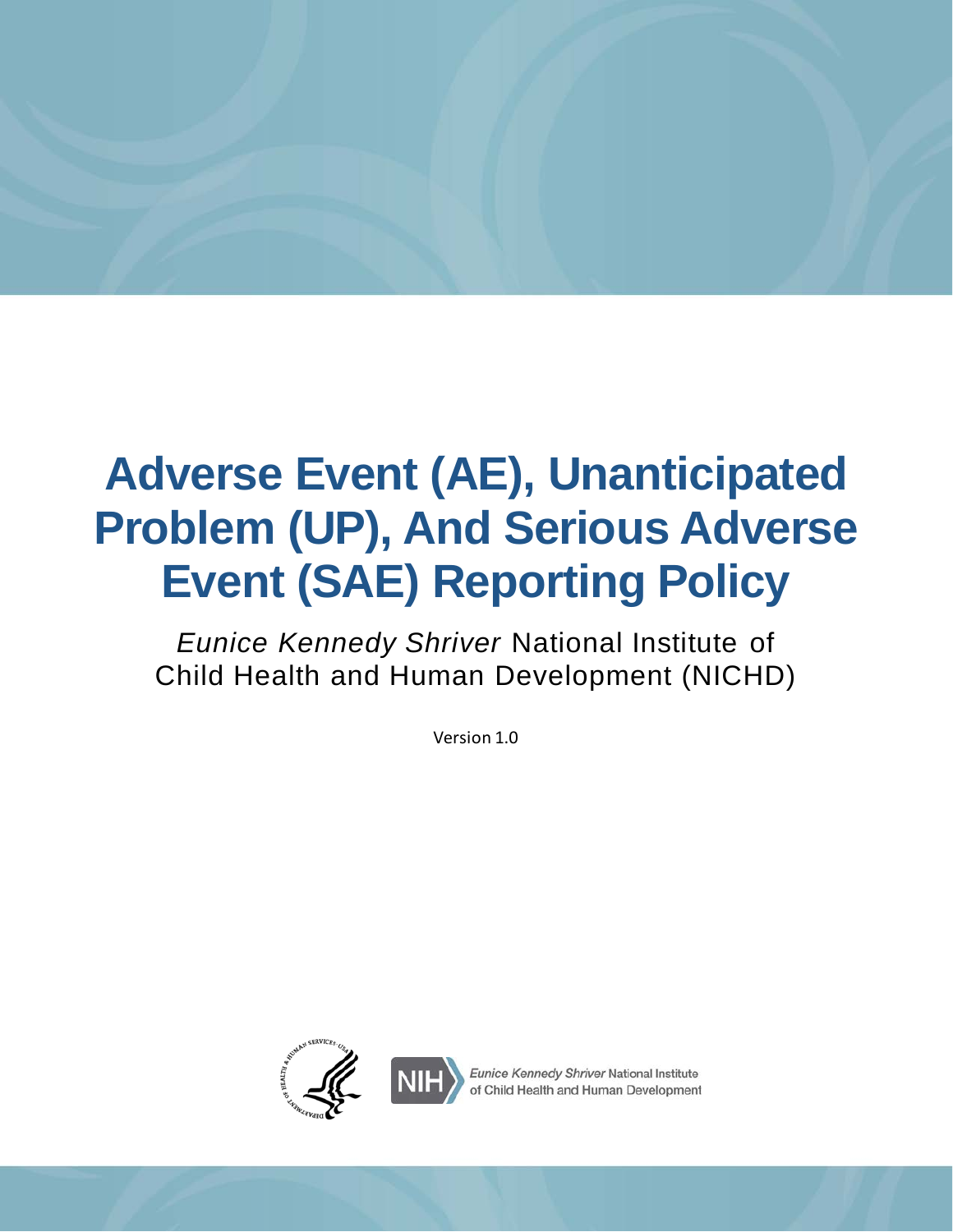# **Table of Contents**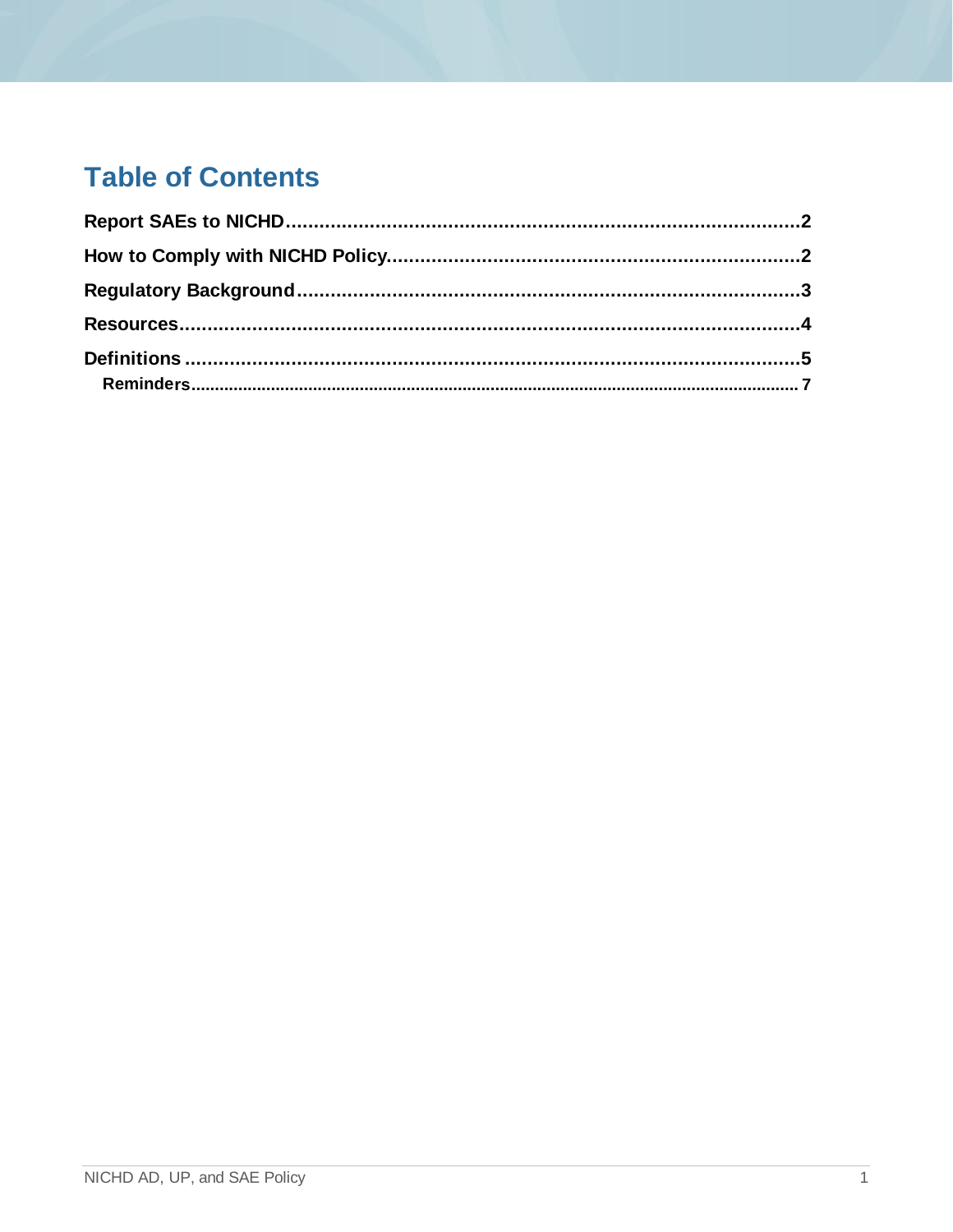This document outlines the NICHD policy for reporting AEs, UPs, and SAEs for all research activities and contracts funded in whole or in part by the institute.

#### <span id="page-2-0"></span>**Report SAEs to NICHD**

AEs and UPs that need to be reported promptly to NICHD are termed "serious adverse events" or SAEs. Reportable SAEs are defined as those AEs and UPs that are serious, related to the research, and unexpected.

NICHD does not classify or adjudicate reportable AEs and UPs (i.e., SAEs) but recognizes the authority of relevant regulatory bodies (e.g., Institutional Review Boards [IRBs], Data and Safety Monitoring Boards [DSMBs], U.S. Food and Drug Administration [FDA], etc.) to determine the seriousness, relatedness, and unexpectedness of reportable events and to make determinations on study continuance.

NICHD is responsible for the oversight of reportable SAEs, and that oversight entails receipt of appropriate documentation from the Principal Investigator (PI) of SAE occurrences and follow-up decisions made by regulatory bodies. Documentation of the reportable SAEs and regulatory decisions must comply with the PI's written institutional procedures. The timeframe for submission of documentation to NICHD must also comply with the PI's written institutional procedures.

# <span id="page-2-1"></span>**How to Comply with NICHD Policy**

The award PI and authorized organizational representative (AOR)/signing official (SO) or investigational new drug (IND)/investigational device exemption (IDE) holder will submit the following:

- Before the project starts:
	- $\blacktriangleright$  NICHD requires that the institution's written reporting timeframe (e.g., within 1 week of the investigator becoming aware of the SAE) be clearly specified in the study Data and Safety Monitoring Plan.
	- If there is no plan, investigators should follow their IRB guidance. Guidance and suggestions to assist IRBs in defining "prompt" reporting is available from the [HHS Office for Human Research Protections website.](https://www.hhs.gov/ohrp/regulations-and-policy/guidance/reviewing-unanticipated-problems/index.html#Q2)
	- $\blacktriangleright$  NICHD also requires that the designated reporting official (i.e., PI, AOR, or sponsor or the IND/ IDE holder) for the study be noted in the Data and Safety Monitoring Plan.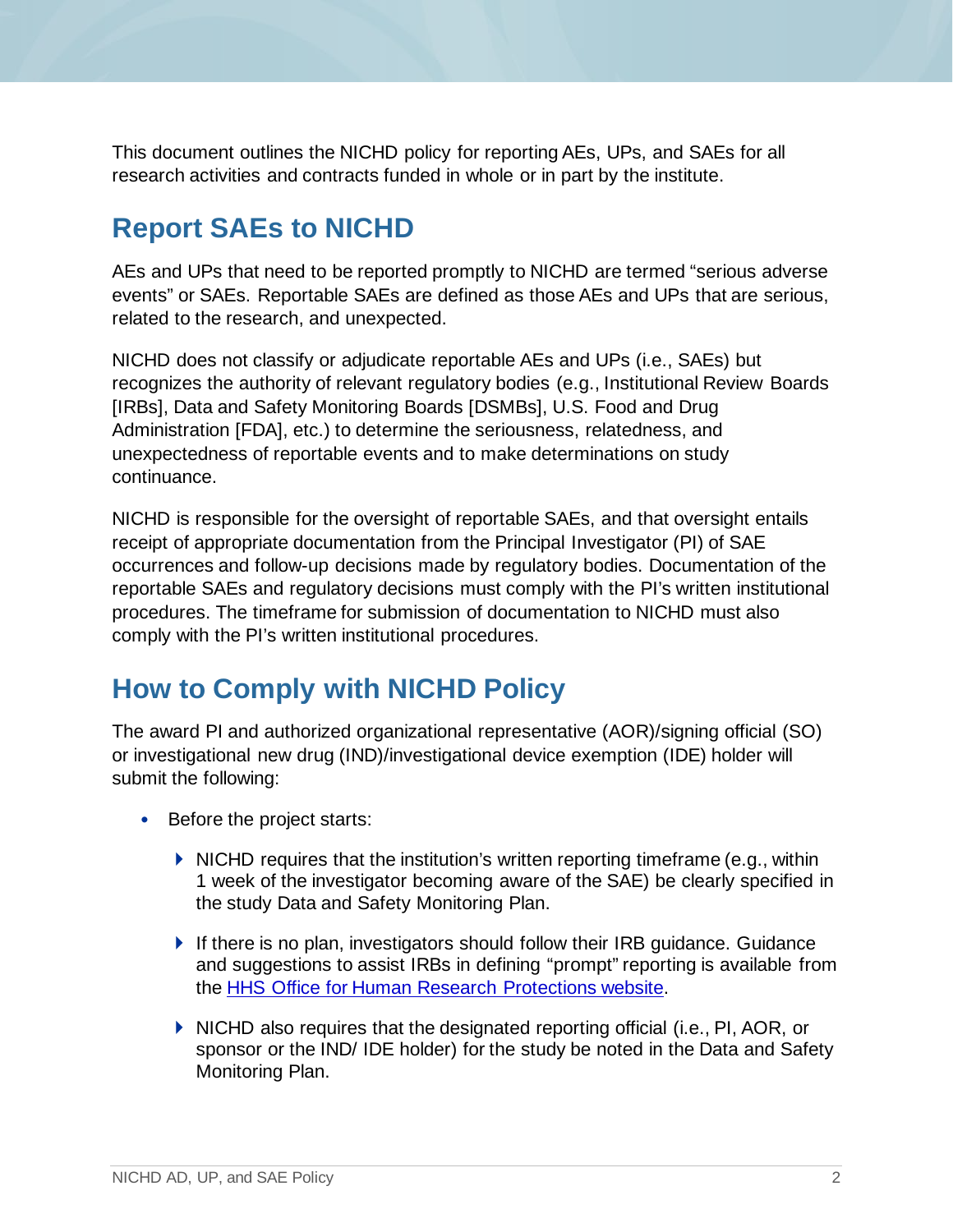- If an SAE occurs after the project starts:
	- **Documentation of the SAE.** NICHD must receive this documentation within the same timeframe required by an institution's written reporting procedures outlined in the Data and Safety Monitoring Plan.
		- The documentation submitted to NICHD can be the same as the prepared report submitted to the IRB, DSMB, FDA, or another designee. The documentation submitted to NICHD should not contain any personal identifiers for participants.
		- Documentation should be emailed to [NICHDAdverseEventRep@mail.nih.gov,](mailto:NICHDAdverseEventRep@mail.nih.gov) with the subject line "Serious Adverse Event Notification" followed by the PI's name and grant/contract number.
	- **Prompt notification of adjudication decisions. NICHD requires prompt** notification of decision from the IRB, DSMB, FDA, or other designees, such as:
		- Serious or continuing non-compliance determinations
		- Suspensions or terminations of research
	- **When requested by NICHD, prompt follow-up documentation.** This documentation can include additional details about the event or information that became available after the initial SAE was reported. If follow-up documentation is required by an institution's written reporting procedures to the IRB, the DSMB, FDA, and other designees, NICHD may request it.

Questions regarding this policy and procedure can be sent to [NICHDAdverseEventRep@mail.nih.gov.](mailto:NICHDAdverseEventRep@mail.nih.gov) 

# <span id="page-3-0"></span>**Regulatory Background**

According to 45 CFR 46 and Office of Human Subjects Research Protections (OHRP) guidance documents pertaining to all non-exempt human-subjects research, the highest-priority AEs generally meet three criteria for "prompt" or "expedited" reporting to NICHD: expectedness, relatedness, and riskiness. Riskiness refers to foreseeable risks and anticipated benefits to participating in research [\(45 CFR 46.111\(a\)\(2\)](http://www.hhs.gov/ohrp/humansubjects/guidance/45cfr46.html#46.111(a)(2))).

Various factors are taken into consideration when assessing the nature, likelihood, and acceptability of the risks of harm.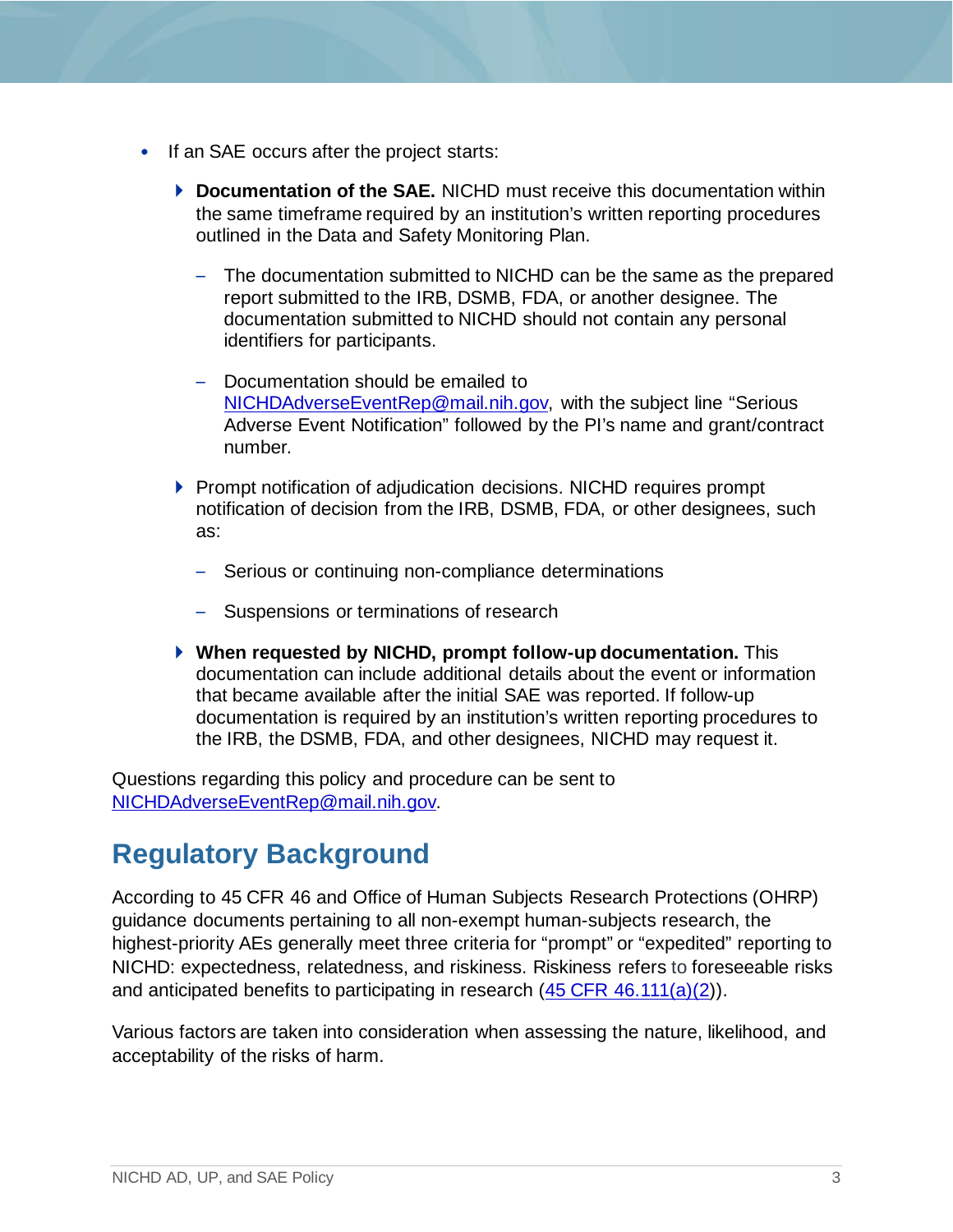- **Minimal Risk** to subjects means that the probability and magnitude of harm or discomfort anticipated in the research are not greater than those ordinarily encountered in daily life or during the performance of routine physical and psychological examinations or tests and that confidentiality is adequately protected.
- **Greater-than-Minimal Risk** to subjects means that the probability and magnitude of harm or discomfort anticipated in the research risks are more than minimal risk, but not significantly greater.
- **Significantly Greater-than-Minimal Risk** to subjects means that there is a probability of an event that is serious, prolonged, and/or permanent occurring as a result of study participation or there is significant uncertainty about the nature or likelihood of adverse events. Trials with Significantly Greater than Minimal Risk require adequate protections for foreseeable adverse events.

For further information on risk monitoring, see [guidance](https://www.nimh.nih.gov/funding/clinical-research/nimh-guidance-on-risk-based-monitoring.shtml) from the National Institute of Mental Health that NICHD also follows.

NICHD's oversight applies to clinical trials authorized under FDA regulations (21 CFR 50, 56, 312, 812). These rules dictate the timeline and process for reporting by PIs or sponsors (i.e., IND holders) directly to the FDA.

FDA rules on reporting safety events differ based on whether the clinical trial is FDAauthorized as a clinical investigation of a drug or medical device (e.g., IND or IDE) or the trial is lawfully conducted without an IND or IDE but includes administration or use of FDA-regulated products (i.e., lawfully marketed drugs or medical devices). FDA guidance describes when drug studies may be conducted without an IND and the process for requesting an IND waiver. Consult [Guidance for Industry and Investigators:](https://www.fda.gov/regulatory-information/search-fda-guidance-documents/safety-reporting-requirements-inds-investigational-new-drug-applications-and-babe)  [Safety Reporting Requirements for INDs and BA/BE Studies.](https://www.fda.gov/regulatory-information/search-fda-guidance-documents/safety-reporting-requirements-inds-investigational-new-drug-applications-and-babe)

#### <span id="page-4-0"></span>**Resources**

UPs Involving Risks & AEs Guidance (2007): [https://www.hhs.gov/ohrp/regulations-and](https://www.hhs.gov/ohrp/regulations-and-policy/guidance/reviewing-unanticipated-problems/index.html#AA)[policy/guidance/reviewing-unanticipated-problems/index.html#AA](https://www.hhs.gov/ohrp/regulations-and-policy/guidance/reviewing-unanticipated-problems/index.html#AA) 

Guidance on Reporting Incidents: [https://www.hhs.gov/ohrp/compliance-and](https://www.hhs.gov/ohrp/compliance-and-reporting/guidance-on-reporting-incident/index.html)[reporting/guidance-on-reporting-incident/index.html](https://www.hhs.gov/ohrp/compliance-and-reporting/guidance-on-reporting-incident/index.html)

AE Reporting to IRBs: [https://www.hhs.gov/ohrp/regulations-and](https://www.hhs.gov/ohrp/regulations-and-policy/guidance/institutional-issues/institutional-review-board-written-procedures/index.html)[policy/guidance/institutional-issues/institutional-review-board-written](https://www.hhs.gov/ohrp/regulations-and-policy/guidance/institutional-issues/institutional-review-board-written-procedures/index.html)[procedures/index.html](https://www.hhs.gov/ohrp/regulations-and-policy/guidance/institutional-issues/institutional-review-board-written-procedures/index.html)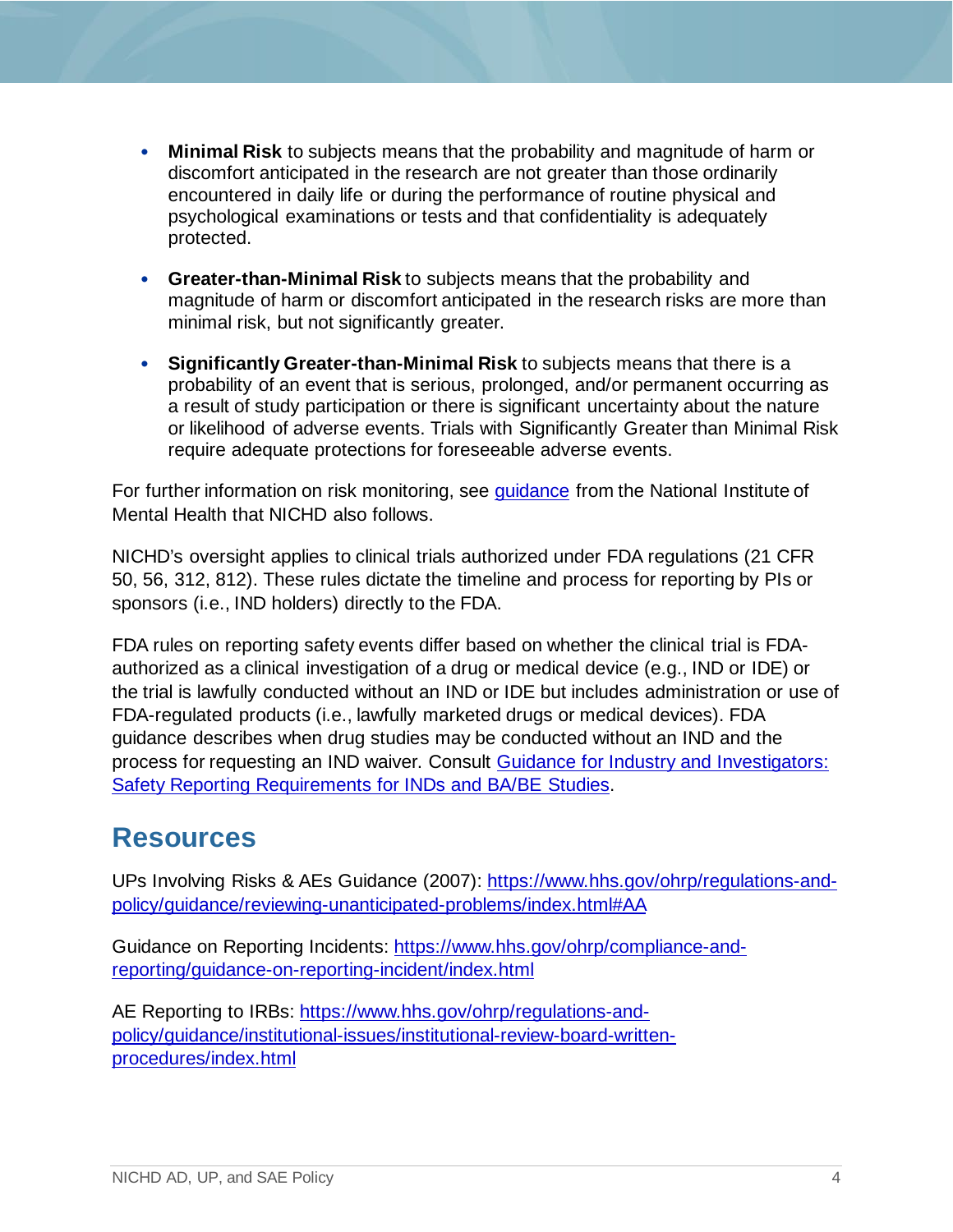Improving Human Subjects Protection: [https://www.fda.gov/regulatory](https://www.fda.gov/regulatory-information/search-fda-guidance-documents/adverse-event-reporting-irbs-improving-human-subject-protection)[information/search-fda-guidance-documents/adverse-event-reporting-irbs-improving](https://www.fda.gov/regulatory-information/search-fda-guidance-documents/adverse-event-reporting-irbs-improving-human-subject-protection)[human-subject-protection](https://www.fda.gov/regulatory-information/search-fda-guidance-documents/adverse-event-reporting-irbs-improving-human-subject-protection)

# <span id="page-5-0"></span>**Definitions**

**Adverse event (AE):** Any untoward or unfavorable medical occurrence in a human subject, including any abnormal sign (for example, abnormal physical exam or laboratory finding), symptom, or disease, temporally associated with the subject's participation in the research, whether or not considered related to the subject's participation in the research (modified from the definition of adverse events in the 1996 International Conference on Harmonization E-6 Guidelines for Good Clinical Practice).

- **External AE:** From the perspective of one particular institution engaged in a multicenter clinical trial, external AEs are those experienced by subjects enrolled by investigators at other institutions engaged in the clinical trial.
- **Internal AE:** From the perspective of one particular institution engaged in a multicenter clinical trial, internal AEs are those experienced by subjects enrolled by the investigator(s) at that institution. In the context of a single-center clinical trial, all AEs would be considered internal AEs.

**Possibly related to the research:** There is a reasonable possibility that the AE, incident, experience, or outcome may have been caused by the procedures involved in the research (modified from the definition of "associated with use of the drug" in FDA regulations at 21 CFR 312.32(a)).

**Serious adverse event (SAE):** Any adverse event temporally associated with the subject's participation in research that meets any of the following criteria:

- Results in death
- Is life-threatening (places the subject at immediate risk of death from the event as it occurred)
- Requires inpatient hospitalization or prolongation of existing hospitalization
- Results in a persistent or significant disability/incapacity
- Results in a congenital anomaly/birth defect
- Any other adverse event that, based upon appropriate medical judgment, may jeopardize the subject's health and may require medical or surgical intervention to prevent one of the other outcomes listed in this definition (examples of such events include allergic bronchospasm requiring intensive treatment in the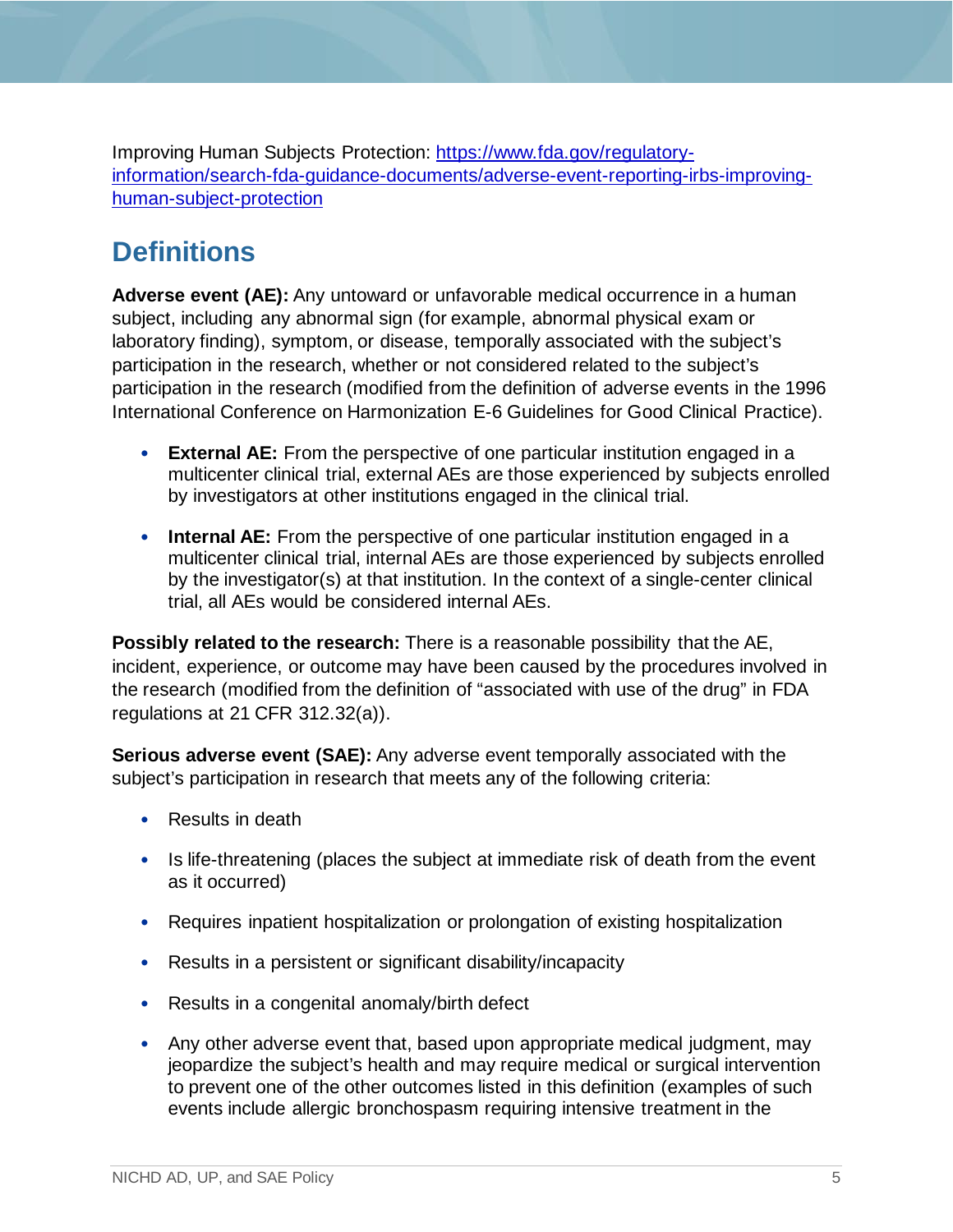emergency room or at home, blood dyscrasias or convulsions that do not result in inpatient hospitalization, or the development of drug dependency or drug abuse)

(Modified from the definition of serious adverse drug experience in FDA regulations at 21 CFR 312.32(a).)

**Unanticipated problem (UP) involving risks to subjects or others:** Any incident, experience, or outcome that meets *all* the following criteria:

- Unexpected (in terms of nature, severity, or frequency) given (a) the research procedures that are described in the protocol-related documents, such as the IRB-approved research protocol and informed consent document; and (b) the characteristics of the subject population being studied
- Related or possibly related to a subject's participation in the research
- Suggests that the research places subjects or others at a greater risk of harm (including physical, psychological, economic, or social harm) related to the research than was previously known or recognized

**Unexpected AE:** Any AE occurring in one or more subjects in a research protocol, the nature, severity, or frequency of which is not consistent with either:

- The known or foreseeable risk of adverse events associated with the procedures involved in the research that are described in (a) the protocol-related documents, such as the IRB-approved research protocol, any applicable investigator brochure, and the current IRB-approved informed consent document, and (b) other relevant sources of information, such as product labeling and package inserts; or
- The expected natural progression of any underlying disease, disorder, or condition of the subject experiencing the adverse event and the subject's predisposing risk factor profile for the adverse event.

(Modified from the [definition of unexpected adverse drug experience in FDA regulations](https://www.hhs.gov/ohrp/regulations-and-policy/guidance/reviewing-unanticipated-problems/index.html#Q2) at 21 CFR 312.32(a).)

**Non-compliance:** Failure of investigator to follow the applicable laws, regulations, or institutional policies governing the protection of human subjects in research, or the requirements or determinations of the IRB, whether intentional or not. Visit <https://www.hhs.gov/ohrp/compliance-and-reporting/evaluating-institutions/index.html> for more information.